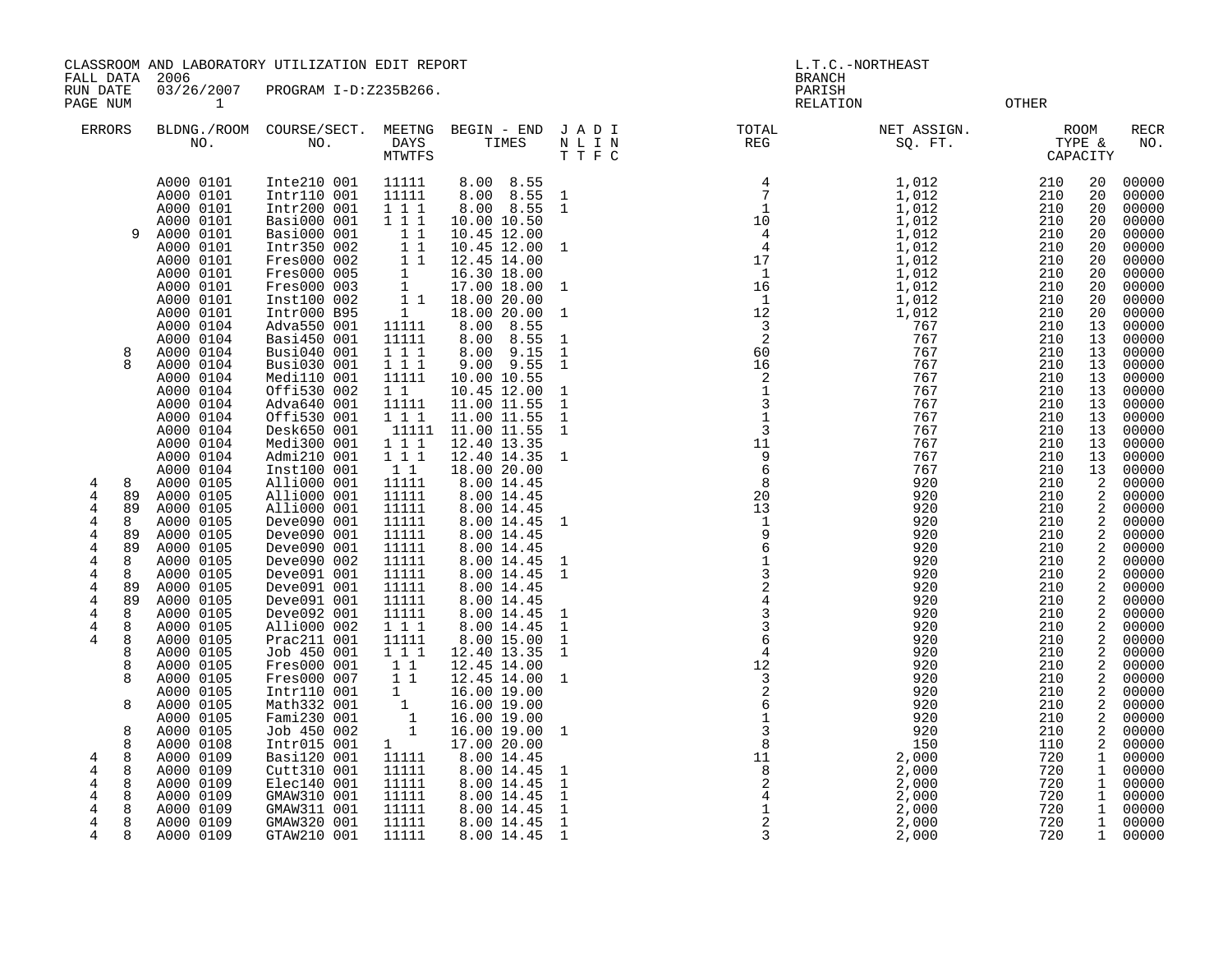CLASSROOM AND LABORATORY UTILIZATION EDIT REPORT AND REPORT STATES AND L.T.C. -NORTHEAST

FALL DATA 2006 BRANCH

RUN DATE 03/26/2007 PROGRAM I-D:Z235B266.<br>PAGE NUM 2 PAGE NUM 2 RELATION OTHER

|   | <b>ERRORS</b> | BLDNG./ROOM<br>NO.     | COURSE/SECT.<br>NO.        | MEETNG<br><b>DAYS</b><br>MTWTFS | BEGIN - END<br>TIMES         | JADI<br>N L I N<br>TTFC      | TOTAL<br>REG                          | NET ASSIGN.<br>SQ. FT. |            | <b>ROOM</b><br>TYPE &<br>CAPACITY | <b>RECR</b><br>NO. |
|---|---------------|------------------------|----------------------------|---------------------------------|------------------------------|------------------------------|---------------------------------------|------------------------|------------|-----------------------------------|--------------------|
| 4 | 8             | A000 0109              | GTAW220 001                | 11111                           | 8.00 14.45                   | 1                            | 2                                     | 2,000                  | 720        | 1                                 | 00000              |
| 4 | 8             | A000 0109              | GTAW221 001                | 11111                           | 8.00 14.45                   | $\mathbf{1}$                 |                                       | 2,000                  | 720        | 1                                 | 00000              |
| 4 | 8             | A000 0109              | GTAW222 001                | 11111                           | 8.00 14.45                   | 1                            | 2                                     | 2,000                  | 720        | 1                                 | 00000              |
| 4 |               | A000 0109              | Occu110 001                | 11111                           | 8.00 14.45                   | $\mathbf{1}$                 | 19                                    | 2,000                  | 720        | 1                                 | 00000              |
| 4 | 8             | A000 0109              | 01yf210 001                | 11111                           | 8.00 14.45                   | $\mathbf{1}$                 | 26                                    | 2,000                  | 720        | 1                                 | 00000              |
| 4 | 8             | A000 0109              | Olyf210 002                | 11111                           | 8.00 14.45                   | $\mathbf{1}$                 | -1                                    | 2,000                  | 720        | 1                                 | 00000              |
| 4 | 8             | A000 0109              | SMAW410 001                | 11111                           | 8.00 14.45                   | 1                            | 19                                    | 2,000                  | 720        | 1                                 | 00000              |
| 4 | 8             | A000 0109              | SMAW411 001                | 11111                           | 8.00 14.45                   | $\mathbf{1}$                 | 3                                     | 2,000                  | 720        | 1                                 | 00000              |
| 4 | 8             | A000 0109              | SMAW412 001                | 11111                           | 8.00 14.45                   | $\mathbf{1}$                 |                                       | 2,000                  | 720        | 1                                 | 00000              |
| 4 |               | A000 0109              | SMAW420 001                | 11111                           | 8.00 14.45                   | $\mathbf{1}$                 | 9                                     | 2,000                  | 720        | 1                                 | 00000              |
| 4 | 8             | A000 0109              | SMAW510 001                | 11111                           | 8.00 14.45                   | 1                            |                                       | 2,000                  | 720        | 1                                 | 00000              |
| 4 | 8             | A000 0109              | SMAW511 001                | 11111                           | 8.00 14.45                   | $\mathbf 1$                  |                                       | 2,000                  | 720        | 1                                 | 00000              |
| 4 | 8             | A000 0109              | SMAW512 001                | 11111                           | 8.00 14.45                   | $\mathbf{1}$                 |                                       | 2,000                  | 720        | 1                                 | 00000              |
| 4 | 8             | A000 0109              | SMAW512 002                | 11111                           | 8.00 14.45                   | $\mathbf 1$                  |                                       | 2,000                  | 720        | 1                                 | 00000              |
| 4 |               | A000 0109              | Weld300 001                | 11111                           | 8.00 14.45                   | 1                            | 8                                     | 2,000                  | 720        | $\mathbf{1}$                      | 00000              |
| 4 |               | A000 0111              | Fres000 006                | 11111                           | 8.00 14.45                   |                              |                                       | 1,557                  | 210        | 31                                | 00000              |
| 4 |               | A000 0111              | Nurs211 001                | 11111                           | 8.00 14.45                   | 1                            | 8                                     | 1,557                  | 210        | 31                                | 00000              |
| 4 |               | A000 0111              | Ski1212 001                | 11111                           | 8.00 14.45                   | $\mathbf{1}$                 | 8                                     | 1,557                  | 210        | 31                                | 00000              |
| 4 |               | A000 0111              | Spec991 001                | 11111                           | 8.00 14.45                   | $\mathbf 1$                  |                                       | 1,557                  | 210        | 31                                | 00000              |
|   | 8             | A000 0112<br>A000 0112 | Intr300 001<br>Intr000 B91 | 11111<br>111                    | 8.55<br>8.00<br>8.00<br>8.55 |                              | 10                                    | 893<br>893             | 210<br>210 | 1<br>1                            | 00000<br>00000     |
|   | 8             | A000 0112              | Intr000 B97                | 1 1 1                           | 8.00<br>8.55                 | $\mathbf{1}$<br>$\mathbf{1}$ | 2                                     | 893                    | 210        | 1                                 | 00000              |
|   |               | A000 0112              | Comp500 001                | $1\quad1$                       | 9.15<br>8.00                 |                              | 2                                     | 893                    | 210        | 1                                 | 00000              |
|   | 7             | A000 0112              | Adva400 001                | 11111                           | $9.00$ $9.55$                | $\mathbf{1}$                 |                                       | 893                    | 210        | 1                                 | 00000              |
|   | 8             | A000 0112              | Intr000 B92                | 111                             | $9.00$ $9.55$                | $\mathbf{1}$                 | 4                                     | 893                    | 210        | 1                                 | 00000              |
|   | 8             | A000 0112              | Payr250 001                | 1 1 1                           | 10.00 10.55                  |                              | 6                                     | 893                    | 210        | 1                                 | 00000              |
|   | 8             | A000 0112              | Intr000 B94                | $1\quad1$                       | 10.45 12.00                  |                              | 11                                    | 893                    | 210        | 1                                 | 00000              |
|   |               | A000 0112              | Busi250 001                | 1 1 1                           | 11.00 11.55                  |                              |                                       | 893                    | 210        | 1                                 | 00000              |
|   | 8             | A000 0112              | Insu230 001                | 1 1 1                           | 11.00 11.55                  | 1                            | $\begin{array}{c} 2 \\ 6 \end{array}$ | 893                    | 210        | 1                                 | 00000              |
|   |               | A000 0112              | Intr310 001                | 11111                           | 12.40 13.35                  |                              | 2                                     | 893                    | 210        | 1                                 | 00000              |
|   | 8             | A000 0112              | Prin100 001                | 11111                           | 13.40 14.35                  |                              | 9                                     | 893                    | 210        | 1                                 | 00000              |
|   | 8             | A000 0112              | Intr000 B93                | 1 1 1                           | 13.40 14.35                  | $\mathbf{1}$                 | 13                                    | 893                    | 210        | 1                                 | 00000              |
|   | 8             | D000 0420              | Medi130 001                | 111                             | 8.00 11.00                   |                              | 15                                    | 1,005                  | 110        | 1                                 | 00000              |
|   | 8             | D000 0420              | Prof640 001                | 111                             | 8.00 11.00                   | 1                            | 15                                    | 1,005                  | 110        | 1                                 | 00000              |
|   | 8             | D000 0420              | Spec993 001                | 111                             | 8.00 11.00                   | $\mathbf{1}$                 | 15                                    | 1,005                  | 110        | 1                                 | 00000              |
|   | 8             | D000 0420              | Alli000 001                | $1 1 1$                         | 9.40 11.00                   | 1                            | - 8                                   | 1,005                  | 110        | 1                                 | 00000              |
|   | 8             | D000 0420              | Alli000 004                | $1\quad1$                       | 9.40 11.00                   |                              | 14                                    | 1,005                  | 110        | 1                                 | 00000              |
|   | 8             | D000 0420              | Geri650 001                | 111                             | 11.45 14.45                  |                              | 15                                    | 1,005                  | 110        | 1                                 | 00000              |
|   | 8             | D000 0420              | Alli000 002                | 1 1 1                           | 12.00 13.20                  | 1                            | 11                                    | 1,005                  | 110        | 1                                 | 00000              |
|   | 8             | D000 0420              | Spec991 002                | 1 1                             | 14.00 18.00                  |                              | 5                                     | 1,005                  | 110        | 1                                 | 00000              |
|   | 8             | D000 0420              | Alli000 003                | $1\quad1$                       | 16.00 18.00                  | 1                            | 5                                     | 1,005                  | 110        | 1                                 | 00000              |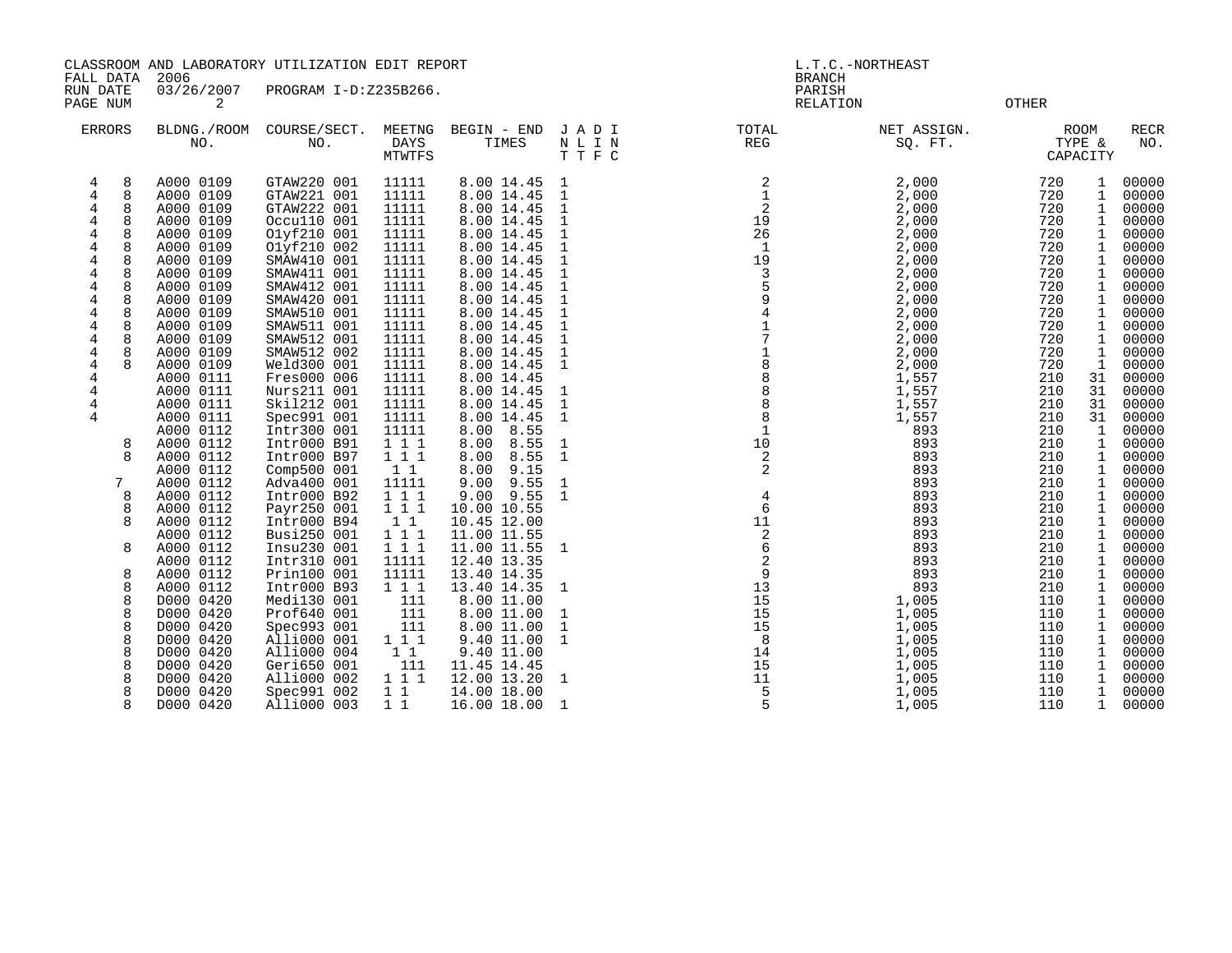## E R R O R P A G E L.T.C.-NORTHEAST

- ERROR 1 CLASS AND LABORATORY UTILIZATION FILE DOES NOT MATCH WITH BLDGS AND ROOMS FILE. THE ROOM, BUILDING, AND CLASS FILES MUST ALL MATCH. IF THE ROOM NUMBER ON THE UTILIZATION IS CORRECT, THE ROOM SHOULD TO BE ADDED TO THE ROOM FILE.
- ERROR 2 THERE SHOULD BE AT LEAST ONE ENTRY IN THE DAYS-OF-WEEK-COURSE-MEETS FIELD.
- ERROR 3 BEGIN-END-TIME FIELDS MUST BE BETWEEN 06.00 AND 23.00
- $ERROR$  4 WARNING CLASS TIME EXCEEDS 5 HOURS.

- ERROR 5 ROOM TYPE INVALID FOR TEACHING CLASS, CLASSES CANNOT BE SCHEDULED IN ROOMS DESIGNATED AS CIRCULATION, CUSTODIAL OR MECHANICAL.
- ERROR 7 THE TOTAL REGISTRANTS FIELD MUST NOT BE BLANK OR ZEROS 1
- ERROR 8 WARNING EXCEEDS THE CAPACITY OF THE ROOM BY 50% (IF THIS IS A JOINT CLASS ITS REGISTRANTS ARE INCLUDED). 60 PLEASE CHECK THE CAPACITY OF THE ROOM AS IT APPEARS ON THE ROOM FILE.
- ERROR 9 UNLESS THERE IS A JOINT CLASS, ALTERNATE WEEKS OR INCONSISTENT MEETING TIMES, THERE SHOULD BE NO DUPLICATES. 7

| TOTAL ERRORS (INCLUDING WARNINGS)                                                                                                                                                                            | 107            |
|--------------------------------------------------------------------------------------------------------------------------------------------------------------------------------------------------------------|----------------|
| TOTAL NUMBER OF RECORDS READ<br>TOTAL NUMBER OF RECORDS ACCEPTED FOR SPACE UTILIZATION COMPUTATION<br>NUMBER OF JOINT-CLASS RECORDS<br>NUMBER OF ALTERATE WEEKS RECORDS<br>NUMBER OF DIFFERENT TIMES RECORDS | 92<br>84<br>57 |

NUMBER OF INCONSISTENT RECORDS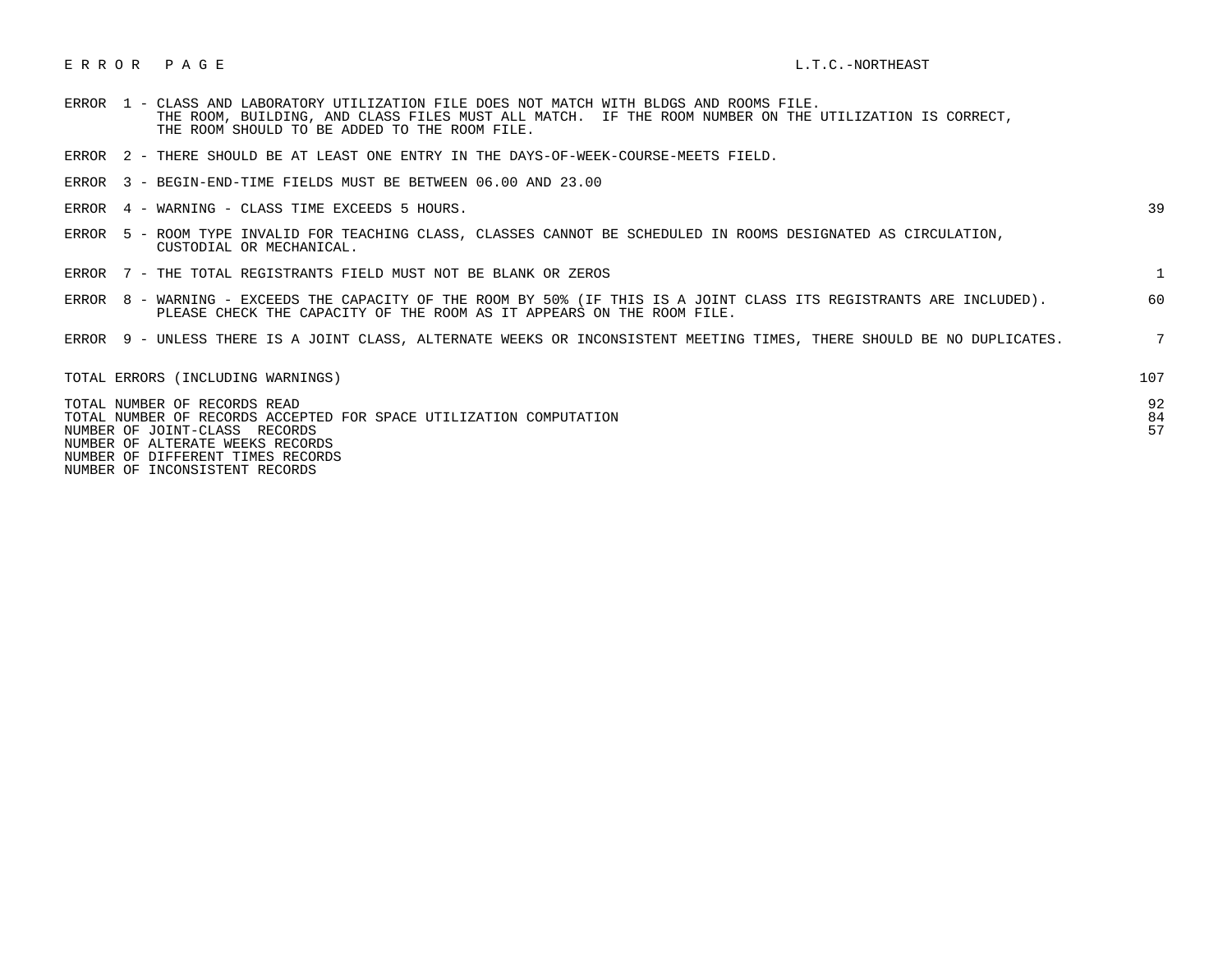|                                                                                      | DAY USE         | NIGHT USE         | тотаь           |
|--------------------------------------------------------------------------------------|-----------------|-------------------|-----------------|
|                                                                                      | $(0600 - 1700)$ | $(1700 - 2300)$   | $(0600 - 2300)$ |
| *CLASSROOM FACILITIES                                                                |                 |                   |                 |
| TOTAL NUMBER OF ROOMS                                                                |                 |                   | 3               |
| TOTAL NUMBER OF STATIONS (CAPACITY)                                                  |                 |                   | 27              |
| WEEKLY STUDENT CONTACT HOURS                                                         | 727             | 24                | 751             |
| WEEKLY TOTAL OF ROOMS AVAILABLE - COUNTED IN HALF HOUR INCREMENTS                    | 270             | 150               | 420             |
| WEEKLY TOTAL OF ROOMS IN USE - COUNTED IN HALF HOUR INCREMENTS                       | 120             | 6                 | 126             |
| WEEKLY TOTAL OF STUDENT STATIONS AVAILABLE - COUNTED IN HALF HOUR INCREMENTS         | 2430            | 1350              | 3780            |
| WEEKLY TOTAL OF STATIONS AVAILABLE IN ROOMS IN USE - COUNTED IN HALF HOUR INCREMENTS | 120             | $12 \overline{ }$ | 132             |
| WEEKLY TOTAL OF STATIONS IN USE - COUNTED IN HALF HOUR INCREMENTS                    | 1455            | 48                | 1503            |
| PERCENT OF ROOMS IN USE TO ROOMS AVAILABLE                                           | 44.4            | 4.0               | 30.0            |
| PERCENT OF STATIONS IN USE TO STATIONS AVAILABLE                                     | 59.9            | 3.6               | 39.8            |
| PERCENT OF STATIONS IN USE TO STATIONS AVAILABLE IN OCCUPIED ROOMS                   | 212.5           | 400.0             | 138.6           |
|                                                                                      | DAY USE         | NIGHT USE         | TOTAL           |
|                                                                                      | $(0600 - 1700)$ | $(1700 - 2300)$   | $(0600 - 2300)$ |
| <b>CLASSROOM</b>                                                                     |                 |                   |                 |
| TOTAL NUMBER OF ROOMS                                                                |                 |                   | 3               |
| TOTAL NUMBER OF STATIONS (CAPACITY)                                                  |                 |                   | 27              |
| WEEKLY STUDENT CONTACT HOURS                                                         | 727             | 24                | 751             |
| WEEKLY TOTAL OF ROOMS AVAILABLE - COUNTED IN HALF HOUR INCREMENTS                    | 270             | 150               | 420             |
| WEEKLY TOTAL OF ROOMS IN USE - COUNTED IN HALF HOUR INCREMENTS                       | 120             | 6                 | 126             |
|                                                                                      |                 |                   |                 |
| WEEKLY TOTAL OF STUDENT STATIONS AVAILABLE - COUNTED IN HALF HOUR INCREMENTS         | 2430            | 1350              | 3780            |
| WEEKLY TOTAL OF STATIONS AVAILABLE IN ROOMS IN USE - COUNTED IN HALF HOUR INCREMENTS | 120             | 12 <sup>°</sup>   | 132             |
| WEEKLY TOTAL OF STATIONS IN USE - COUNTED IN HALF HOUR INCREMENTS                    | 1455            | 48                | 1503            |
| PERCENT OF ROOMS IN USE TO ROOMS AVAILABLE                                           | 44.4            | 4.0               | 30.0            |
| PERCENT OF STATIONS IN USE TO STATIONS AVAILABLE                                     | 59.9            | 3.6               | 39.8            |
| PERCENT OF STATIONS IN USE TO STATIONS AVAILABLE IN OCCUPIED ROOMS                   | 212.5           | 400.0             | 138.6           |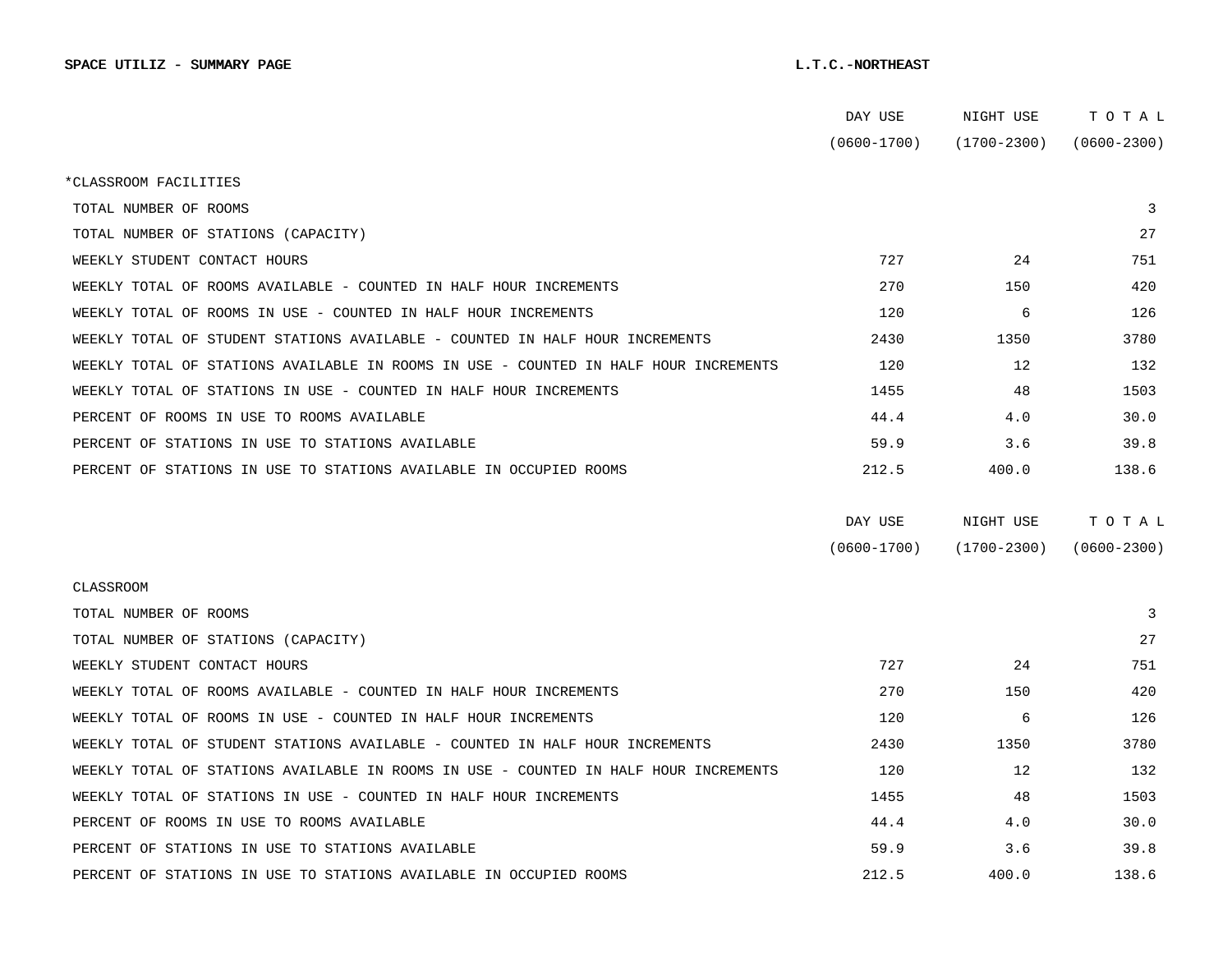|                                                                                      | DAY USE         | NIGHT USE       | TOTAL           |
|--------------------------------------------------------------------------------------|-----------------|-----------------|-----------------|
|                                                                                      | $(0600 - 1700)$ | $(1700 - 2300)$ | $(0600 - 2300)$ |
| *LABORATORY FACILITIES                                                               |                 |                 |                 |
| TOTAL NUMBER OF ROOMS                                                                |                 |                 | 8               |
| TOTAL NUMBER OF STATIONS (CAPACITY)                                                  |                 |                 | 111             |
| WEEKLY STUDENT CONTACT HOURS                                                         | 2899            | 68              | 2967            |
| WEEKLY TOTAL OF ROOMS AVAILABLE - COUNTED IN HALF HOUR INCREMENTS                    | 720             | 400             | 1120            |
| WEEKLY TOTAL OF ROOMS IN USE - COUNTED IN HALF HOUR INCREMENTS                       | 714             | 22              | 736             |
| WEEKLY TOTAL OF STUDENT STATIONS AVAILABLE - COUNTED IN HALF HOUR INCREMENTS         | 9990            | 5550            | 15540           |
| WEEKLY TOTAL OF STATIONS AVAILABLE IN ROOMS IN USE - COUNTED IN HALF HOUR INCREMENTS | 10967           | 384             | 11351           |
| WEEKLY TOTAL OF STATIONS IN USE - COUNTED IN HALF HOUR INCREMENTS                    | 5799            | 136             | 5935            |
| PERCENT OF ROOMS IN USE TO ROOMS AVAILABLE                                           | 99.2            | 5.5             | 65.7            |
| PERCENT OF STATIONS IN USE TO STATIONS AVAILABLE                                     | 58.0            | 2.5             | 38.2            |
| PERCENT OF STATIONS IN USE TO STATIONS AVAILABLE IN OCCUPIED ROOMS                   | 52.9            | 35.4            | 52.3            |
|                                                                                      |                 |                 |                 |
|                                                                                      | DAY USE         | NIGHT USE       | TOTAL           |
|                                                                                      |                 |                 |                 |

| $(0600 - 1700)$ | $(1700 - 2300)$ | $(0600 - 2300)$ |
|-----------------|-----------------|-----------------|

| CLASS LABORATORY                                                                     |       |      |       |  |
|--------------------------------------------------------------------------------------|-------|------|-------|--|
| TOTAL NUMBER OF ROOMS                                                                |       |      | 8     |  |
| TOTAL NUMBER OF STATIONS (CAPACITY)                                                  |       |      | 111   |  |
| WEEKLY STUDENT CONTACT HOURS                                                         | 2899  | 68   | 2967  |  |
| WEEKLY TOTAL OF ROOMS AVAILABLE - COUNTED IN HALF HOUR INCREMENTS                    | 720   | 400  | 1120  |  |
| WEEKLY TOTAL OF ROOMS IN USE - COUNTED IN HALF HOUR INCREMENTS                       | 714   | 22   | 736   |  |
| WEEKLY TOTAL OF STUDENT STATIONS AVAILABLE - COUNTED IN HALF HOUR INCREMENTS         | 9990  | 5550 | 15540 |  |
| WEEKLY TOTAL OF STATIONS AVAILABLE IN ROOMS IN USE - COUNTED IN HALF HOUR INCREMENTS | 10967 | 384  | 11351 |  |
| WEEKLY TOTAL OF STATIONS IN USE - COUNTED IN HALF HOUR INCREMENTS                    | 5799  | 136  | 5935  |  |
| PERCENT OF ROOMS IN USE TO ROOMS AVAILABLE                                           | 99.2  | 5.5  | 65.7  |  |
| PERCENT OF STATIONS IN USE TO STATIONS AVAILABLE                                     | 58.0  | 2.5  | 38.2  |  |
| PERCENT OF STATIONS IN USE TO STATIONS AVAILABLE IN OCCUPIED ROOMS                   | 52.9  | 35.4 | 52.3  |  |
|                                                                                      |       |      |       |  |